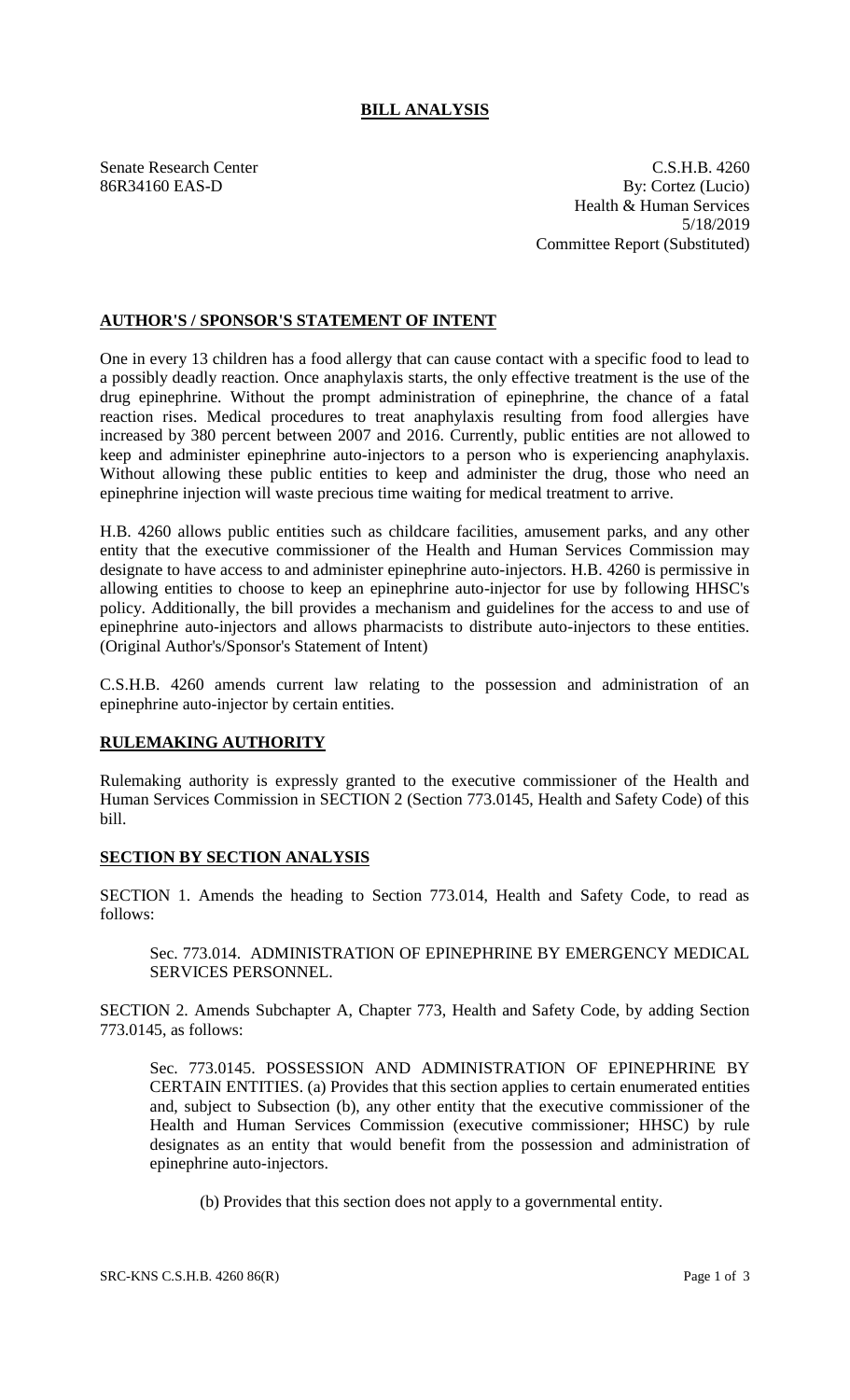(c) Authorizes an entity described by Subsection (a) to adopt a policy regarding the maintenance, administration, and disposal of epinephrine auto-injectors.

(d) Requires a policy adopted under Subsection (c) to provide that only an entity employee or volunteer who is authorized and trained may administer an epinephrine auto-injector to a person who is reasonably believed to be experiencing anaphylaxis on the premises of the entity.

(e) Requires the executive commissioner to adopt rules regarding the maintenance, administration, and disposal of an epinephrine auto-injector by an entity subject to a policy adopted under Subsection (c). Requires the rules to establish certain procedures.

(f) Requires each entity that adopts a policy under Subsection (c) to have at least one entity employee or volunteer authorized and trained to administer an epinephrine auto-injector present during all hours the entity is open to the public or to the population that the entity serves, as applicable.

(g) Requires the supply of epinephrine auto-injectors at each entity to be stored in accordance with the manufacturer's instructions in a secure location and be easily accessible to an entity employee or volunteer authorized and trained to administer an epinephrine auto-injector.

(h) Provides that each entity that adopts a policy under Subsection (c) is responsible for training the entity's employees and volunteers in the administration of an epinephrine auto-injector.

(i) Requires employee and volunteer training under this section to:

(1) include information on:

(A) the signs and symptoms of anaphylaxis;

- (B) the recommended dosages for an adult and a child;
- (C) the administration of an epinephrine auto-injector;

(D) the implementation of emergency procedures, if necessary, after administering an epinephrine auto-injector; and

(E) the proper disposal of used or expired epinephrine auto-injectors; and

(2) be completed annually in a formal training session or through online education.

(j) Requires each entity to maintain records on the training completed by each employee and volunteer under this section.

(k) Authorizes a physician or person who has been delegated prescriptive authority under Chapter 157 (Authority of Physician to Delegate Certain Medical Acts), Occupations Code, to prescribe epinephrine auto-injectors in the name of an entity.

(l) Requires a physician or other person who prescribes epinephrine auto-injectors under Subsection (k) to provide the entity with a standing order for the administration of an epinephrine auto-injector to a person reasonably believed to be experiencing anaphylaxis.